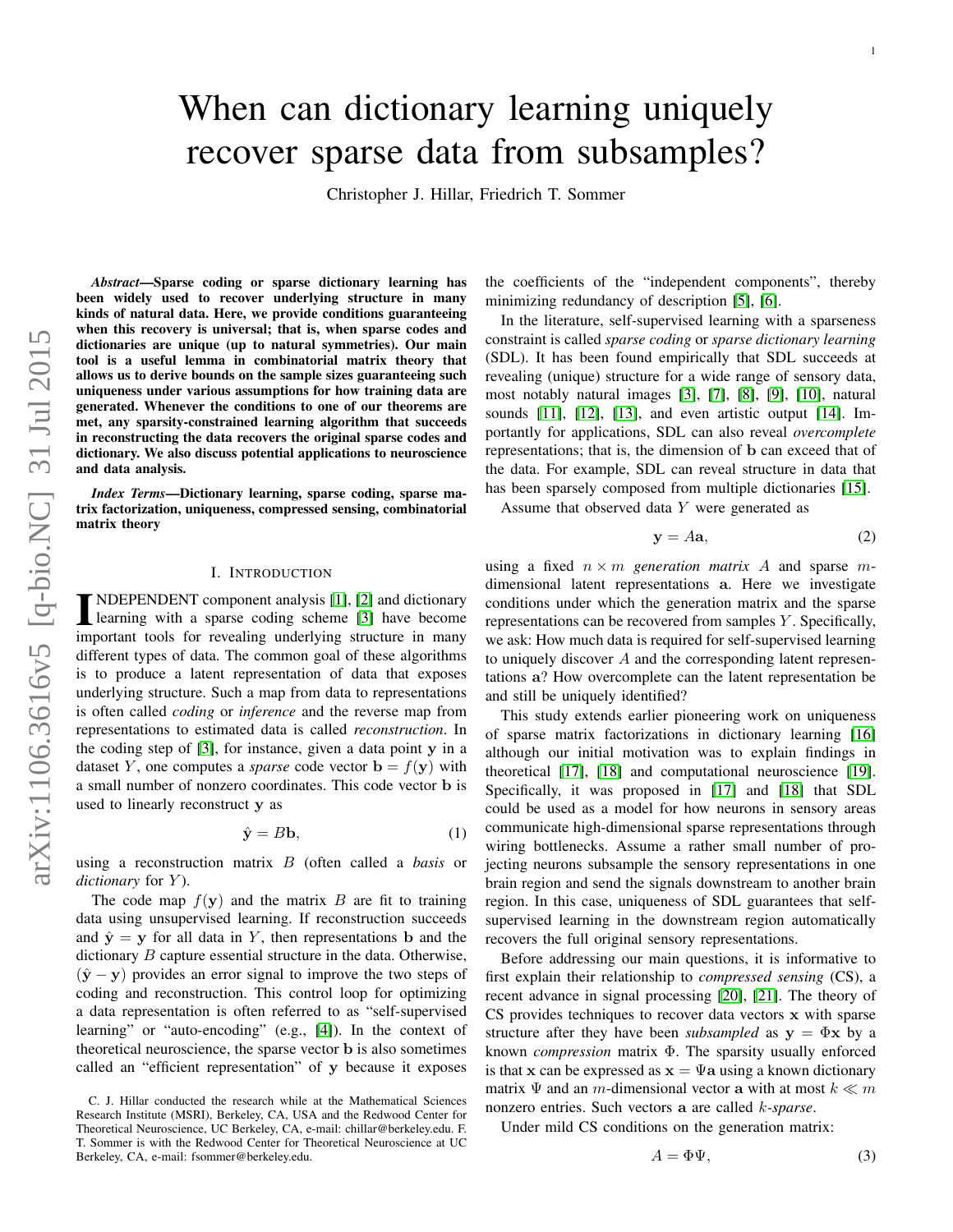

<span id="page-1-8"></span>Fig. 1. Sparse coding in a compressed space reveals original sparse representations but not original dictionaries [\[17\]](#page-7-11), [\[18\]](#page-7-12). a) Dictionary columns trained in 2× compressed space  $y = \Phi x$  starting from 16 × 16 natural image patches x appear random (compression matrix Φ was formed from i.i.d. standard normals). **b**) Cross-correlating  $16 \times 16$  natural image patches x with the coordinates of inferred sparse vectors  $\mathbf{b} = f(\mathbf{y})$  after compression recovers original sparse coding "Gabor" dictionary Ψ for natural patches [\[3\]](#page-6-2).

which in this case involves both the compression matrix and the sparse dictionary for the data, the theory gives accurate recovery of a in equation [\(2\)](#page-0-0) (and thus x) from the compressed vector  $y$  as long as the dimension  $n$  of  $y$  satisfies:

<span id="page-1-2"></span>
$$
n \ge Ck \log(m/k). \tag{4}
$$

Here, C is a constant independent of m, n, and  $k$ .<sup>[1](#page-1-0)</sup> In other words, one can easily recover sparse high-dimensional representations a from "projections" [\(2\)](#page-0-0) into spaces with a dimension (almost) as small as the count of a's active entries.

A typical CS assumption on the linear transformation  $A \in$  $\mathbb{R}^{n \times m}$  is the *spark condition*:

<span id="page-1-1"></span>
$$
Aa_1 = Aa_2
$$
 for k-sparse  $a_1, a_2 \in \mathbb{R}^m \implies a_1 = a_2$ . (5)

Note that a generic square matrix  $\vec{A}$  is invertible; thus, [\(5\)](#page-1-1) trivially holds for almost all matrices A whenever  $n = m$ . In the interesting regimes of compressed sensing, however, the sample dimension  $n$  is significantly smaller than the original data dimension  $m$ . Thus, condition [\(5\)](#page-1-1) supplants invertibility of the matrix  $A$  with an "incoherence" among every  $2k$  of its columns. Rather remarkably, even in the critical regime close to equality of [\(4\)](#page-1-2), condition [\(5\)](#page-1-1) holds with very high probability for many ensembles of randomly generated A. In particular, it is easy to produce matrices satisfying [\(5\)](#page-1-1).

Conditions [\(4\)](#page-1-2) and [\(5\)](#page-1-1) are cornerstones of CS theory, describing when it is possible to recover a code vector a from a subsampled measurement y generated by [\(2\)](#page-0-0) using a known generation matrix A. The dictionary learning problem is even more difficult: to recover code vectors *and* the generation matrix from measurements. As we shall see, however, the same spark assumption for  $A$  in CS theory also guarantees universality of SDL, given enough training samples.

Taken literally, of course, uniqueness in SDL is ill-posed

[\[23\]](#page-7-17). More precisely, if P is a permutation matrix<sup>[2](#page-1-3)</sup> and D is an invertible diagonal matrix, then

$$
A\mathbf{a} = (AD^{-1}P^\top)(PD\mathbf{a})
$$

for each sample  $y = Aa$ . Thus, without access to A, one could not discriminate which of a or  $PDa$  (resp. A or  $AD^{-1}P^{\top}$ ) was the original sparse vector (resp. generation matrix). This discussion motivates the following definition and problem.

*Definition 1:* When a dataset  $Y = \{Aa_1, \ldots, Aa_N\}$  with  $k$ -sparse  $a_i$  has the property that any other  $k$ -sparse coding of it is the same up to a uniform permutation and invertible scaling, we say that Y has a *unique sparse coding*.

<span id="page-1-4"></span>*Problem 1:* Let  $Y = \{y_1, \ldots, y_N\}$  be generated by N subsamplings  $y_i = Aa_i$  as in [\(2\)](#page-0-0), where  $A \in \mathbb{R}^{n \times m}$  satisfies the CS spark condition [\(5\)](#page-1-1) and the  $a_i$  are k-sparse. When does Y have a unique sparse coding?

In equations, Problem [1](#page-1-4) asks when we can guarantee that if

<span id="page-1-6"></span>
$$
A\mathbf{a}_i = \mathbf{y}_i = \hat{\mathbf{y}}_i = B\mathbf{b}_i, \quad i = 1, \dots, N,
$$
 (6)

is another coding of Y using some other matrix  $B$  (not necessarily satisfying the spark condition) with  $k$ -sparse codes **, then there is a permutation matrix**  $P$  **and an invertible** diagonal matrix D with

<span id="page-1-7"></span>
$$
A = BPD \quad \text{and} \quad \mathbf{b}_i = PD\mathbf{a}_i, \quad i = 1, \dots, N. \tag{7}
$$

Here, we determine bounds on the number of samples  $N$ guaranteeing that datasets  $Y$  have unique sparse codings under various assumptions for how sparse  $a_i$  are produced; Table [I](#page-2-0) gives a summary. Our main result is the following.

<span id="page-1-5"></span>*Theorem 1:* There exist  $N = k {m \choose k}^2$  k-sparse vectors  $\mathbf{a}_1, \dots, \mathbf{a}_N \in \mathbb{R}^m$  such that any matrix  $A \in \mathbb{R}^{n \times m}$  sat-isfying spark condition [\(5\)](#page-1-1) gives rise to a dataset  $Y =$  ${Aa_1, \ldots, Aa_N}$  having a unique sparse coding.

In fact, there are many such sets of (deterministically produced)  $a_i$ ; we give a parameterized family in Section [II.](#page-2-1)

Our next result exploits randomness to give a different construction requiring fewer samples. Fix a matrix A sat-isfying CS condition [\(5\)](#page-1-1) and a small  $\beta > 0$ . There is a simple random drawing procedure (Definition [2](#page-3-0) below) for generating  $N = \frac{k+1}{\beta} {m \choose k}$  k-sparse vectors  $\mathbf{a}_1, \dots, \mathbf{a}_N$  such that  $Y = \{Aa_1, \ldots, Aa_N\}$  has a unique sparse coding (with probability at least  $1 - \beta$ ). In particular, sparse matrix factorization of sparsely coded data is typically unique for a large enough number of random samples.

A subtle difference between these two results is that the  $a_1, \ldots, a_N$  in Theorem [1](#page-1-5) are independent of the generation matrix A. The following statement is the best we are able to do in this direction using random methods. With probability one, a random draw of  $(k + 1)$  k-sparse  $a_i$  from each of the  $\binom{m}{k}$  support sets satisfies the following property. There is a set of matrices  $Z \subset \mathbb{R}^{n \times m}$  with Lebesgue measure zero such that if  $A \notin Z$ , then  $Y = \{Aa_1, \ldots, Aa_N\}$  has a unique sparse

<span id="page-1-0"></span><sup>&</sup>lt;sup>1</sup>For a more detailed discussion of these facts (including proofs) and their relationship to approximation theory, we refer to [\[22\]](#page-7-16) and its references.

<span id="page-1-3"></span><sup>2</sup>A *permutation matrix* P has binary entries and precisely one 1 in each row and column (thus,  $P$ **v** for a column vector **v** permutes its entries). Note that  $PP^{\top} = P^{\top} P = I$ , where I denotes the  $m \times m$  identity matrix, and  $M^{\top}$  for a matrix M is its transpose. In particular, we have  $P^{-1} = P^{\top}$ .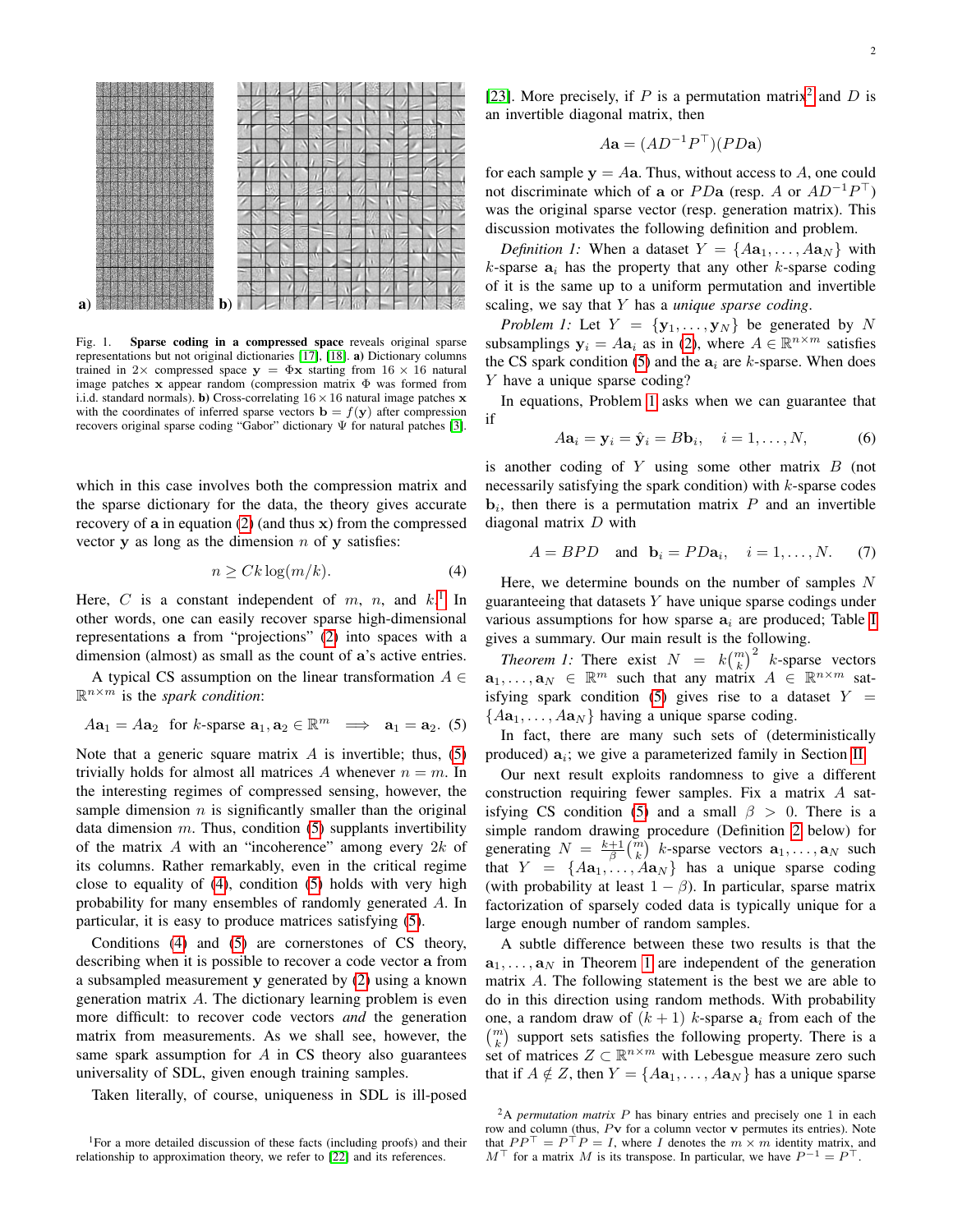| Samples $Y = \{A\mathbf{a}_1, \dots, A\mathbf{a}_N\}$ with k-sparse $\mathbf{a}_i \in \mathbb{R}^m$ chosen as follows: | Sufficient samples $N$ for unique recovery:                      |
|------------------------------------------------------------------------------------------------------------------------|------------------------------------------------------------------|
| $k\binom{m}{k}$ in general position from each support set, independent of A satisfying (5)                             | $k(\binom{m}{1})^2$                                              |
| given the matrix A satisfying (5), draw $k + 1$ randomly from each support set                                         | $(k+1)\binom{m}{k}$ (with probability one)                       |
| given the matrix $A$ satisfying (5), draw randomly uniformly over supports                                             | $\frac{k+1}{\beta} \binom{m}{k}$ (with probability $1 - \beta$ ) |
| randomly draw $k + 1$ from each support set, independent of $A \notin Z$                                               | $\overline{(k+1)\binom{m}{k}}$ (with probability one)            |
| randomly draw uniformly over supports, independent of $A \notin Z$                                                     | $\frac{k+1}{\beta} \binom{m}{k}$ (with probability $1 - \beta$ ) |

TABLE I

<span id="page-2-0"></span>There are  $\binom{m}{k}$  different support sets specifying which k entries of  $\mathbf{a} \in \mathbb{R}^m$  are nonzero. Given a support set, a "randomly drawn" sparse vector  $\mathbf{a}$  has k i.i.d. uniform [0, 1] random variables placed as the nonzero components determined by the support set. The set  $Z \subset \mathbb{R}^{n \times m}$  has Lebesgue measure zero.

coding. In other words, almost surely such a set of  $a_i$  will have almost every  $A$  give rise to  $Y$  with unique sparse codings.

The most general previous uniqueness result on this problem is given in [\[16,](#page-7-10) Theorem 3] with an argument using the singular value decomposition for matrices. Assuming additionally that the matrix  $B$  also obeys CS condition [\(5\)](#page-1-1) and that  $\mathbf{b}_1, \dots, \mathbf{b}_N$  satisfy certain assumptions<sup>[3](#page-2-2)</sup>, the authors of [\[16\]](#page-7-10) show that  $(k + 1) {m \choose k}$  many equations [\(6\)](#page-1-6) imply [\(7\)](#page-1-7). With Theorem [1,](#page-1-5) we close a gap in the literature by finding the weakest possible assumptions on recovery codes and dictionaries that guarantee uniqueness (although there is room for improvement in the size  $N$  of our set of samples).

As a motivating example of Theorem [1,](#page-1-5) consider applying SDL on grayscale natural image patches x. It is known empirically that after SDL converges, any image patch can be represented as  $x = \Psi a$  where a is a sparse vector and the matrix  $\Psi$  contains two-dimensional Gabor functions [\[3\]](#page-6-2) (as displayed in Fig. [1](#page-1-8)b). Consider now SDL on subsampled natural image patches  $y = \Phi x = \Phi \Psi a$ , with  $\Phi$  a compression matrix. If  $A = \Phi \Psi$  satisfies the spark condition, then any successful sparse coding  $\hat{y} = Bb$  of enough such y should produce codes  $\mathbf{b} = f(\mathbf{y})$  that are equal (up to symmetry) to the sparse vectors a that resulted from learning on the full image patches. Indeed, this is the empirical finding [\[18\]](#page-7-12), even when we choose x uniformly from a database of natural image patches [\[9\]](#page-7-3) rather than generating them from special a. Note that although the dictionary trained on compressed images appears uninformative (Fig. [1](#page-1-8)a), the cross-correlation of the inferred sparse vectors b with the full image patches contains two-dimensional Gabor functions (Fig. [1](#page-1-8)b). In fact, the crosscorrelation matrix is equal to the dictionary  $\Psi$  for constructing the original patches (again, up to natural symmetries).

The organization of this paper is as follows. In Section [II,](#page-2-1) we state our main tool from combinatorial matrix theory (Lemma [1\)](#page-3-1) and then derive from it Theorem [1.](#page-1-5) We next provide precise statements in Section [III](#page-3-2) of our randomized theorems and then prove them in Section [IV.](#page-4-0) The final section gives a short discussion of how our results fit into the general sparse dictionary learning literature and how they might apply to neuroscience. An appendix contains the proof of Lemma [1.](#page-3-1)

#### II. DETERMINISTIC UNIQUENESS THEOREM

<span id="page-2-1"></span>In what follows, we will use the notation  $[m]$  for the set  $\{1, \ldots, m\}$ , and  $\binom{[m]}{k}$  for the set of k-element subsets of  $[m]$ . Also, recall that Span $\{v_1, \ldots, v_\ell\}$  for real vectors  $v_1, \ldots, v_\ell$ is the vector space consisting of their R-linear span:

$$
\mathrm{Span}\{\mathbf{v}_1,\ldots,\mathbf{v}_{\ell}\}=\left\{\sum_{i=1}^{\ell}t_i\mathbf{v}_i:\ t_1,\ldots,t_{\ell}\in\mathbb{R}\right\}.
$$

Finally, for a subset  $S \subseteq [m]$  and a matrix A with columns  ${A_1, \ldots, A_m}$ , we define

$$
\text{Span}\{A_S\} = \text{Span}\{A_s : s \in S\}.
$$

Before proving Theorem [1](#page-1-5) in full generality, it is illustrative to consider when  $k = 1$ . In this simple case, we only need  $N = m$  samples for uniqueness. Set  $a_i = e_i$   $(i = 1, \ldots, m)$ to be the standard basis column vectors in  $\mathbb{R}^m$ . Assuming that [\(6\)](#page-1-6) holds for some matrix  $B$  and 1-sparse  $\mathbf{b}_i$ , it follows that

<span id="page-2-3"></span>
$$
A\mathbf{e}_i = B c_i \mathbf{e}_{\pi(i)}, \quad i = 1, \dots, m,
$$
 (8)

for some map  $\pi : \{1, \ldots, m\} \to \{1, \ldots, m\}$  and  $c_i \in \mathbb{R}$ . Note that if  $c_i = 0$  for some i, then  $A\mathbf{e}_i = 0$ , contradicting [\(5\)](#page-1-1).

Next, we show that  $\pi$  is necessarily injective (and thus is a permutation). Suppose that  $\pi(i) = \pi(j)$ ; then,

$$
A\mathbf{e}_i = c_i B\mathbf{e}_{\pi(i)} = c_i B\mathbf{e}_{\pi(j)} = \frac{c_i}{c_j} Bc_j \mathbf{e}_{\pi(j)} = \frac{c_i}{c_j} A\mathbf{e}_j.
$$

Again by [\(5\)](#page-1-1) this is only possible if  $i = j$ . Thus,  $\pi$  is a permutation.

Let  $P$  and  $D$  denote the following permutation and diagonal matrices, respectively:

<span id="page-2-4"></span>
$$
P = (\mathbf{e}_{\pi(1)} \cdots \mathbf{e}_{\pi(m)}), \quad D = \begin{pmatrix} c_1 & \cdots & 0 \\ \vdots & \ddots & \vdots \\ 0 & \cdots & c_m \end{pmatrix}.
$$
 (9)

The matrix formed by stacking left-to-right the column vectors on the right-hand side of [\(8\)](#page-2-3) is easily seen to satisfy:

$$
(c_1 B \mathbf{e}_{\pi(1)} \cdots c_m B \mathbf{e}_{\pi(m)}) = BPD.
$$

On the other hand, the columns  $A\mathbf{e}_i$  form the matrix A. Taken together, therefore, equations [\(8\)](#page-2-3) imply that  $A = BPD$ .

Note that the identity  $A = BPD$  already implies in general the recovery result  $\mathbf{b}_i = PD\mathbf{a}_i$  for all i. This follows since

$$
A\mathbf{a}_i = B\mathbf{b}_i = A(D^{-1}P^\top \mathbf{b}_i)
$$

<span id="page-2-2"></span><sup>3</sup>For completeness, we list them here: (i) the *supports* (the indices of nonzero components) of each  $a_i$  and  $b_i$  consist of exactly k elements, (ii) for each possible k-element support, there are at least  $k + 1$  vectors  $a_i$  (resp. **) having this support, (iii) any**  $k+1$  **vectors**  $**a**<sub>i</sub>$  **(resp.**  $**b**<sub>i</sub>$ **) having the same** support span a k-dimensional space, and (iv) any  $k + 1$  vectors  $\mathbf{a}_i$  (resp.  $\mathbf{b}_i$ ) having different supports span a  $(k + 1)$ -dimensional space.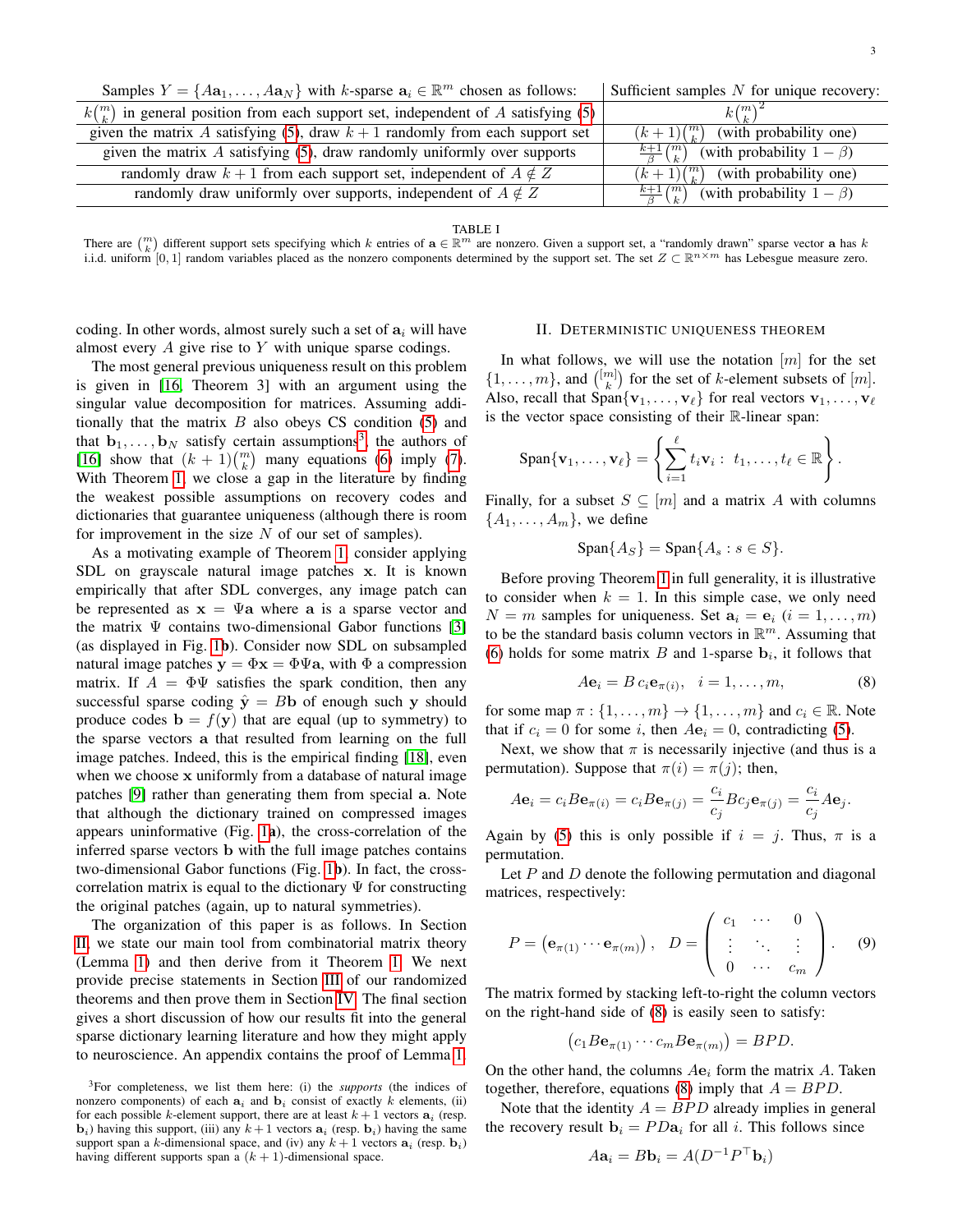gives  $\mathbf{b}_i = P D \mathbf{a}_i$  from [\(5\)](#page-1-1) because both  $\mathbf{a}_i$  and  $D^{-1} P^{\top} \mathbf{b}_i$ are k-sparse vectors.

Unfortunately, the proof for larger  $k$  is more challenging. The difficulty is that in general it is nontrivial to produce  $$ and  $D$  as in [\(9\)](#page-2-4) using only assumptions [\(5\)](#page-1-1) and [\(6\)](#page-1-6). For this, our main results depend on combinatorial linear algebra.

<span id="page-3-1"></span>*Lemma 1 (Main Lemma):* Fix positive integers n and  $k <$ m. Let  $A \in \mathbb{R}^{n \times m}$  and  $B \in \mathbb{R}^{n \times m}$  have columns  $\{A_1, \ldots, A_m\}$  and  $\{B_1, \ldots, B_m\}$ , respectively. Suppose that A satisfies spark condition [\(5\)](#page-1-1) and that  $\pi: \binom{[m]}{k} \to \binom{[m]}{k}$  is a map such that

<span id="page-3-7"></span>
$$
\text{Span}\{A_S\} = \text{Span}\{B_{\pi(S)}\}, \text{ for all } S \in \binom{[m]}{k}. \tag{10}
$$

Then there exists a permutation matrix  $P \in \mathbb{R}^{m \times m}$  and an invertible diagonal matrix  $D \in \mathbb{R}^{m \times m}$  such that  $A = BPD$ . In particular, the matrix  $B$  also satisfies the spark condition.

We defer the proof of this lemma for  $k > 1$  to the Appendix. *Proof of Theorem [1:](#page-1-5)* First, we produce a set of  $N =$  $k\binom{m}{k}^2$  vectors  $\mathbf{s}_i \in \mathbb{R}^k$  in general linear position (i.e., any subset of  $k$  of them are linearly independent). Specifically, let  $\alpha_1, \ldots, \alpha_N$  be any distinct numbers. Then the columns of the  $k \times N$  matrix  $V = (\alpha_j^i)_{i,j=1}^{k,N}$  are in general linear position (since the  $\alpha_j$  are distinct, any  $k \times k$  "Vandermonde" sub-determinant is nonzero). Next, form the  $k$ -sparse vectors  $\mathbf{a}_1, \ldots, \mathbf{a}_N \in \mathbb{R}^m$  by taking  $\mathbf{s}_i$  for the support values of  $\mathbf{a}_i$ where each possible support set is represented  $k\binom{m}{k}$  times.

We claim that these  $a_i$  always produce unique sparse codings. To prove this, suppose that  $A$  satisfies the spark condition and set  $y_i = Aa_i$ . By general linear position and the spark condition, for every subset of k vectors  $y_{i_1}, \ldots, y_{i_k}$  generated using the same support S, we have  $Span{y_{i_1},...,y_{i_k}} =$ Span ${A_S}$  is k-dimensional. Now suppose an alternate factorization  $y_i = Bb_i$ , with  $b_i$  k-sparse. Since there are  $k\binom{m}{k}$  vectors y for each support S, the "pigeon-hole principle" implies that there are at least  $k$  vectors  $\bf{b}$  in the new factorization that have the same support  $S'$ . Hence,  $\text{Span}\{A_S\} \subseteq \text{Span}\{B_{S'}\}$ ; and since  $\dim(\text{Span}\{B_{S'}\}) \leq k$ , we have  $\text{Span}\{A_S\} = \text{Span}\{B_{S'}\}.$  Applying Lemma [1,](#page-3-1) we obtain that  $B$  differs from  $A$  by a permutation and invertible scaling.

We close this section by using a special case of Theorem [1](#page-1-5) to solve a problem in recreational mathematics [\[24\]](#page-7-18).

*Corollary 1:* Fix positive integers  $k < n$ . Those  $A \in \mathbb{R}^{n \times n}$ that satisfy  $(5)$  and have the property that Aa is k-sparse for all  $k$ -sparse a are the matrices  $PD$ , where  $P$  and  $D$  run over permutation and invertible diagonal matrices, respectively.

*Proof:* Let  $a_1, \ldots, a_N$  be the k-sparse vectors from Theorem [1.](#page-1-5) Let A be any matrix with the stated property and define k-sparse vectors  $\mathbf{b}_i = A\mathbf{a}_i$ . Then, with B as the identity matrix, the set  $\{b_1, \ldots, b_N\}$  is another k-sparse coding of  $Aa_i$ . Theorem [1](#page-1-5) now implies that  $A = PD$  for some permutation matrix  $P$  and invertible diagonal matrix  $D$ .

### III. STATEMENTS OF PROBABILISTIC THEOREMS

<span id="page-3-2"></span>We next give precise statements of our probabilistic versions of Theorem [1,](#page-1-5) all of which rely on the following construction.

## <span id="page-3-0"></span>*Definition 2 (Random drawing of sparse vectors):* Given

the support set for its k nonzero entries, a *random draw* of a is the k-sparse vector with support entries chosen uniformly from the interval  $[0, 1] \subset \mathbb{R}$ , independently. When a support set is not specified, a *random draw* is a choice of one support set uniformly from all  $T = \binom{m}{k}$  of them and then a random draw.

<span id="page-3-5"></span>*Theorem 2:* Fix  $n, k < m$ , and a generation matrix  $A \in \mathbb{R}^{n \times m}$  satisfying spark condition [\(5\)](#page-1-1). If  $(k + 1)$  ksparse  $a_i$  are randomly drawn from each support set, then  $Y = \{Aa_1, \ldots, Aa_N\}$  has a unique sparse coding with probability one.

The following is a direct application of this result, partially answering one of our questions from the introduction.

<span id="page-3-8"></span>*Corollary 2:* Suppose  $m$ ,  $n$ , and  $k$  satisfy inequality [\(4\)](#page-1-2). With probability one, a random<sup>[4](#page-3-3)</sup>  $n \times m$  generation matrix A satisfies  $(5)$ . Fixing such an  $A$ , with probability one a dataset  $Y = \{A\mathbf{a}_1, \dots, A\mathbf{a}_N\}$  generated from  $N = (k+1) {m \choose k} k$ sparse samples  $a_i$  uniquely prescribes  $A$  and these sparse vectors  $a_i$  up to a fixed permutation and scaling.

We now state our third theorem. Note that an *algebraic set* is a solution to a finite set of polynomial equations.

<span id="page-3-6"></span>*Theorem 3:* Fix positive integers n and  $k < m$ . If  $(k + 1)$  $k$ -sparse  $a_i$  are randomly drawn from each support set, then with probability one the following holds. There is an algebraic set  $Z \subset \mathbb{R}^{n \times m}$  of Lebesgue measure zero with the following property: if  $A \notin Z$ , then  $Y = \{Aa_1, \ldots, Aa_N\}$  has a unique sparse coding.<sup>[5](#page-3-4)</sup>

<span id="page-3-9"></span>*Corollary 3:* Suppose  $m$ ,  $n$ , and  $k$  obey inequality [\(4\)](#page-1-2). With probability one, a random draw of  $N = (k+1) {m \choose k}$ k-sparse samples  $a_i$  satisfies: almost every matrix A gives  $Y = \{Aa_1, \ldots, Aa_N\}$  a unique sparse coding.

It is somewhat surprising that Theorems [2](#page-3-5) and [3](#page-3-6) do not automatically prove Theorem [1.](#page-1-5) We illustrate some of the subtlety between these three results as follows. Set

$$
g(A, a) = A - a, A \in [0, 1], a \in [0, 1],
$$

and consider the following three statements. (i) There is an a satisfying: for every A, we have  $q(A, a) \neq 0$ . (ii) Fix A. With probability one, a random a will satisfy  $q(A, a) \neq 0$ . (iii) With probability one, a random  $\alpha$  will satisfy: for almost every A (i.e., outside of a set of Lebesgue measure zero), we have  $g(A, a) \neq 0$ . While (ii) and (iii) are easily seen to be true, statement (i) is false (for this particular  $q$ ). Given this possible technicality, it is interesting that a deterministic statement of the form (i) can be made for the general uniqueness problem we study in this paper.

Experimental verification that SDL robustly satisfies both implications [\(7\)](#page-1-7) of the above theorems appears in [\[16\]](#page-7-10), [\[18\]](#page-7-12). In particular, even if samplings [\(2\)](#page-0-0) are not exact but contain measurement inaccuracy, SDL is still observed to succeed. These findings suggest that noisy versions of the above results and [\[16,](#page-7-10) Theorem 3] hold, a focus of future work.

<span id="page-3-4"></span><span id="page-3-3"></span><sup>&</sup>lt;sup>4</sup>Many natural ensembles of random matrices work, e.g., [\[22,](#page-7-16) Section 4].  $5$ The spark condition itself defines an algebraic set of matrices. Thus, the measure zero set  $Z$  here can be defined without mention of  $(5)$ .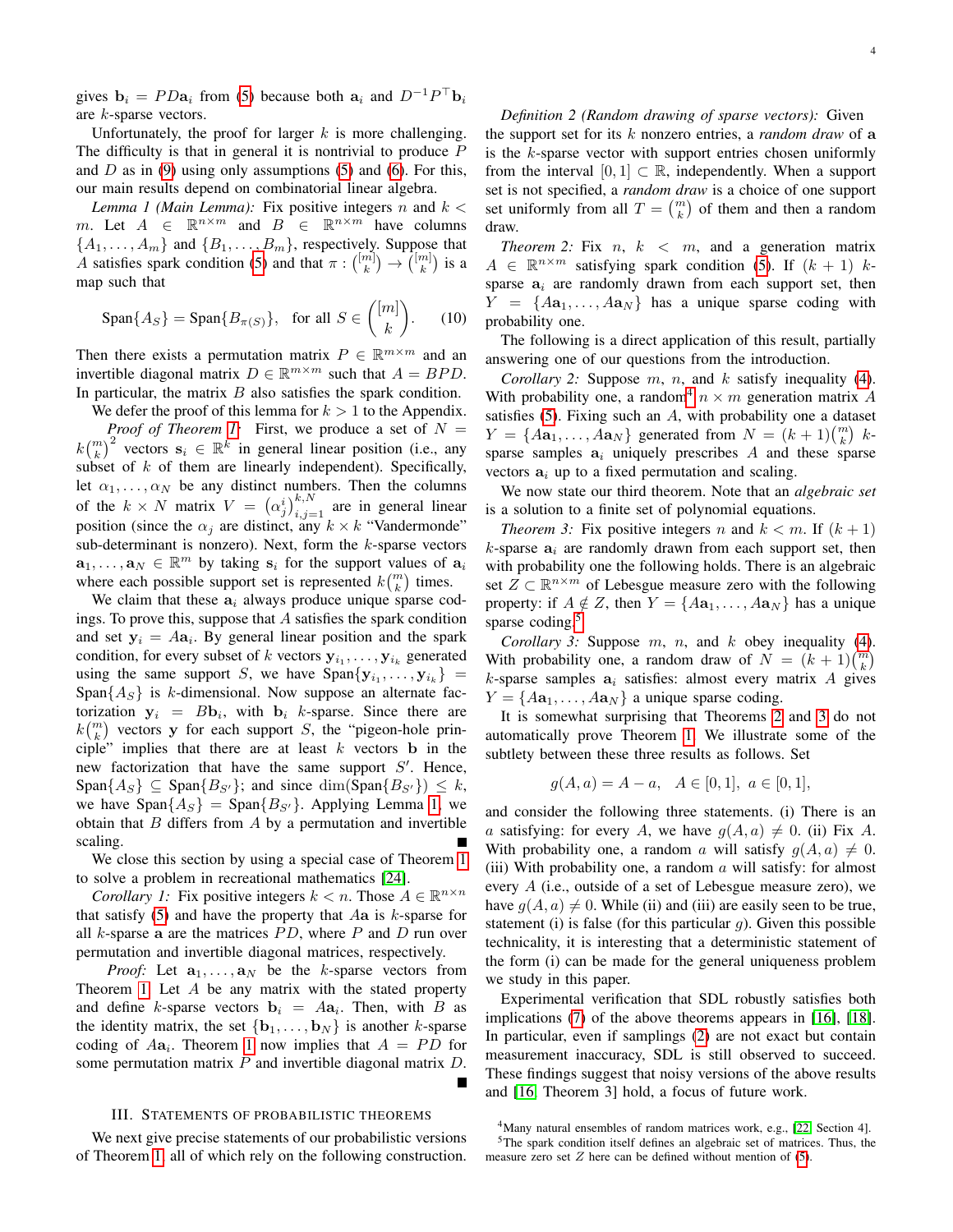## IV. PROOFS OF PROBABILISTIC THEOREMS

<span id="page-4-0"></span>In this section, we prove Theorems [2](#page-3-5) and [3.](#page-3-6) Our general perspective is algebraic. We consider the  $n \times m$  generation matrix A as a matrix of nm indeterminates  $A_{ij}$  ( $i = 1, \ldots, n;$  $j = 1, \ldots, m$ . Such matrices become actual real-valued matrices when real numbers are substituted for all the indeterminates. For each support set  $S = \{S^1, \ldots, S^k\} \in \binom{[m]}{k}$ with  $S^1 < \cdots < S^k$ , we also consider the following k-sparse vectors of indeterminates:

$$
\mathbf{a}_{S,\ell} = t_{S,\ell}^1 \mathbf{e}_{S^1} + \dots + t_{S,\ell}^k \mathbf{e}_{S^k}, \quad \ell = 1, \dots, k+1. \tag{11}
$$

In a moment, each indeterminate  $t_{S,\ell}^j$  will represent an i.i.d. draw from the uniform distribution on the interval [0, 1].

Our main object of interest is the following dataset of  $N =$  $(k+1) {m \choose k}$  subsampled vectors of indeterminates:

$$
Y = \left\{ A \mathbf{a}_{S,\ell} : S \in \binom{[m]}{k}, \ell = 1, ..., k+1 \right\}.
$$
 (12)

We would like to show that under appropriate substitutions for the indeterminates, the dataset  $Y$  has a unique sparse coding. This construction follows the intuition in [\[16,](#page-7-10) Theorem 3], which is to cover every subspace spanned by  $k$  columns of  $A$ with a sufficient number of generic vectors.

Consider any k samples  $\{A{\bf a}_{S_1,\ell_1}, \ldots, A{\bf a}_{S_k,\ell_k}\}$ , and let M be the  $n \times k$  matrix formed by stacking them horizontally:

$$
M=(A\mathbf{a}_{S_1,\ell_1}\cdots A\mathbf{a}_{S_k,\ell_k}).
$$

Let  $g(A, t)$  be the polynomial defined as the sum of the squares of all  $k \times k$  sub-determinants of M. This polynomial involves the indeterminates  $t_{S_1,\ell_1}^j, \ldots, t_{S_k,\ell_k}^j$  ( $j = 1, \ldots, k$ ), as well as indeterminates contained in columns  $A_{S_1}, \ldots, A_{S_k}$ . By construction, the polynomial  $q$  evaluates to a nonzero number for a substitution of real numbers for the indeterminates if and only if the k columns of M span a k-dimensional space.<sup>[6](#page-4-1)</sup>

Fix a real-valued matrix A satisfying spark condition [\(5\)](#page-1-1). We first claim that for almost every substitution for the indeterminates  $t_{S,\ell}^j$  with real numbers, the polynomial g evaluates to a nonzero real number. Note this would imply that with probability one all subsets of  $Y$  with  $k$  elements are linearly independent (as a finite union of sets with measure zero also has measure zero). Somewhat surprisingly, to verify this claim about g, it is enough to show that *some* substitution of real numbers for the indeterminates gives a nonzero real value for g. Perhaps because we feel this fact should be more wellknown, we state it here. It can be proved by induction on the number of indeterminates and Fubini's theorem in real analysis (the base case being that a nonzero univariate polynomial has finitely many roots). We note that the same statement also holds for real analytic g.

<span id="page-4-2"></span>*Proposition 1:* If a polynomial *q* is not the zero polynomial, its zeroes are a set with Lebesgue measure zero.

<span id="page-4-4"></span>*Lemma 2:* Fix  $A \in \mathbb{R}^{n \times m}$  satisfying [\(5\)](#page-1-1). With probability one, no subset of  $k$  vectors from  $Y$  is linearly dependent.

*Proof:* By Proposition [1,](#page-4-2) we need only show that each of the above  $g$  can be nonzero. However, this is clear since we can choose  $t_{S,\ell}^j$  so that M consists of k different columns of A, which are linearly independent by assumption.

<span id="page-4-3"></span>*Lemma 3:* Fix  $A \in \mathbb{R}^{n \times m}$  satisfying [\(5\)](#page-1-1). With probability one, if  $k + 1$  vectors  $y_j \in Y$  are linearly dependent, then all of the  $k + 1$  vectors  $a_j$  have the same supports.

*Proof:* Consider the polynomial h which is the sum of the squares of all  $(k+1) \times (k+1)$  minors of the  $n \times (k+1)$ matrix of columns  $y_1, \ldots, y_{k+1}$ . Suppose that the supports  $S_1, \ldots, S_{k+1}$  of the  $k+1$  vectors in Y have more than k different indices. Then since any  $k + 1$  columns of A are linearly independent, there is a setting for the  $t_{S,\ell}^j$  such that  $h$  is a nonzero real number. As before, it follows that for almost every substitution of the  $t_{S,\ell}^j$  with real numbers, the polynomial  $h$  evaluates to a nonzero number. In particular, with probability one, if the chosen y are linearly dependent, then  $S_1 = \cdots = S_{k+1}$ .

*Proof of Theorem [2:](#page-3-5)* Fix a real matrix A satisfying [\(5\)](#page-1-1) and consider any alternate factorization  $y_i = Bb_i$  for Y. Given a support set  $S \in \binom{[m]}{k}$ , let  $J(S) = \{j : \text{support}(\mathbf{b}_j) \subseteq \emptyset\}$  $S$ , and note that those y indexed by  $J(S)$  span at most a kdimensional space. By Lemma [3,](#page-4-3) with probability one, either  $|J(S)| \leq k$  or all  $a_j$  with  $j \in J(S)$  have the same support S'. Since the number of  $a_j$  with each support pattern S is  $k + 1$ , we have  $|J(S)| \leq k + 1$ , and since there are a total of  $N = (k+1) {n \choose k}$  samples, it follows that  $J(S) = k+1$ for each S. Thus, by Lemma [3](#page-4-3) again, we can define a map  $\phi: \binom{[m]}{k} \to \binom{[m]}{k}$  that takes each subset S to the unique  $S'$ which is the support of  $a_j$  for each  $j \in J(S)$ . One easily checks that  $\phi$  is injective and thus bijective, and also that [\(10\)](#page-3-7) holds where  $\pi = \phi^{-1}$ . Thus, by Lemma [1](#page-3-1) there is a permutation P and invertible diagonal D such that  $A = BPD$ .

In the proof above, we first picked a matrix  $A$  and then verified that a random setting of the  $t_{S,\ell}^j$  determine a dataset Y with a unique sparse coding. Ideally, our sparse vectors that sample to  $Y$  should be independent of the CS matrix  $A$ , as in Theorem [1.](#page-1-5) The closest we come to this using random methods is Theorem [3](#page-3-6) from Section [III,](#page-3-2) which we now prove.

*Proof of Theorem [3:](#page-3-6)* Consider a polynomial g before the proof of Lemma [2](#page-4-4) or a polynomial  $h$  as in the proof of Lemma [3.](#page-4-3) By Proposition [1,](#page-4-2) we have for almost every setting of the  $t_{S,\ell}^j$  that g (resp. h) is not the zero polynomial in the indeterminates  $A_{ij}$ . In particular, for almost every  $A$ , it is not the real number zero. The proof remainder is as above.

Our probabilistic theorems require  $k + 1$  points for each of the  $T = \binom{m}{k}$  sparse supports. How many samples N are needed if samples are not systematically generated to meet this requirement but simply drawn randomly from a large set data? If we require the failure probability to be bounded above by some small  $\beta$ , then as we explain  $N = \frac{k+1}{\beta} {m \choose k}$  is sufficient.

Consider first the number of ways for each of the T support sets to contain at least  $k+1$  points of the N samples: it is the number of nonnegative integer solutions  $d_i$  to the equation

$$
(d_1 + k + 1) + \cdots + (d_T + k + 1) = N.
$$

More generally, the number of solutions to such an equation  $d_1 + \cdots + d_T = M$  is well-known to number  $\binom{M+T-1}{T-1}$ . It follows that  $N$  samples (with supports chosen uniformly) fail

<span id="page-4-1"></span><sup>&</sup>lt;sup>6</sup>If column rank of M is k, then (since row rank equals column rank) there are k linearly independent rows; the determinant of this submatrix is nonzero.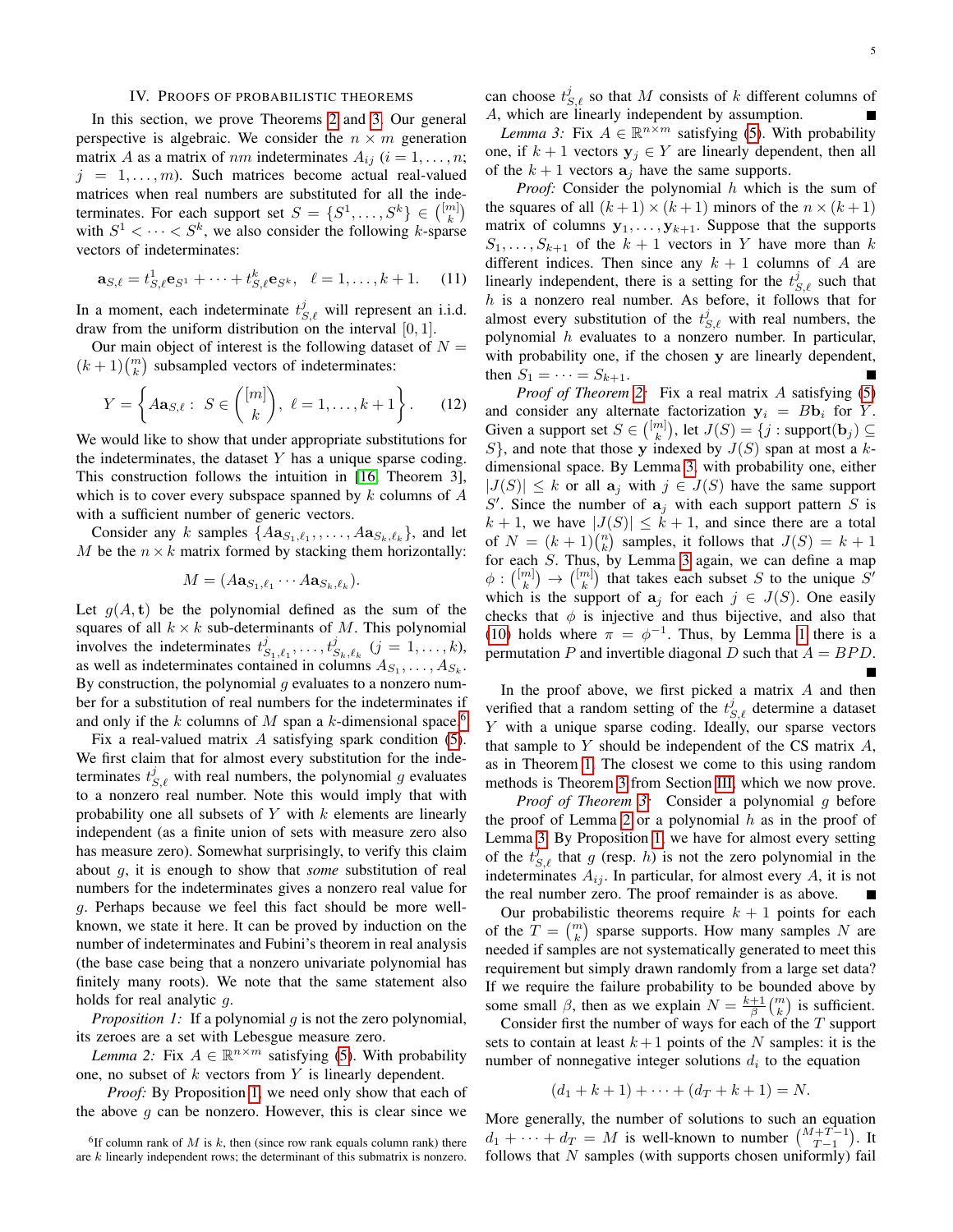$$
q = \frac{\binom{N+T-1}{T-1} - \binom{N-Tk-1}{T-1}}{\binom{N+T-1}{T-1}} = 1 - 1/r.
$$

Our goal therefore reduces to finding a sufficient quantity of samples  $N = \alpha T$  guaranteeing a failure probability at most  $\beta \ge q$ . To achieve this, we shall show that for large  $\alpha$ , the quantity r is asymptotic to  $1 + (k + 1)/\alpha$ ; in particular,  $q \approx$  $(k+1)/\alpha$  and to obtain  $q \leq \beta$ , we need  $N \geq \frac{k+1}{\beta}T$ . First, we approximate  $r$  as follows:

$$
r = \prod_{i=1}^{T-1} \frac{(N+T-i)}{(N-Tk-i)} = \prod_{i=1}^{T-1} \left(1 + \frac{k+1}{(N/T-k-i/T)}\right)
$$
  
=  $1 + (k+1) \sum_{i=1}^{T-1} \frac{1}{\alpha - k - i/T} + O(\alpha^{-2}).$ 

And then we estimate the sum on the right using calculus:

$$
\sum_{i=1}^{T-1} \frac{1}{\alpha - k - i/T} \quad \approx \quad \int_{1/T}^{1} \frac{dx}{\alpha - k - x} = \ln \frac{\alpha - k - 1/T}{\alpha - k - 1}
$$

$$
\approx \quad \ln \frac{\alpha - k}{\alpha - k - 1} \approx \frac{1}{\alpha}.
$$

We close this section by sketching proofs for the corollaries stated in Section [III.](#page-3-2)

*Proofs of Corollaries [2,](#page-3-8) [3:](#page-3-9)* From CS theory (e.g., [\[22\]](#page-7-16)), there exist matrices with the restricted isometry property (RIP) for any  $m$ ,  $n$ , and  $k$  satisfying [\(4\)](#page-1-2). Thus, using the ideas presented here, one can construct a nonzero polynomial in the entries of a general matrix  $A$  that vanishes if and only if A fails to obey the spark condition. In particular, almost every matrix A satisfies [\(5\)](#page-1-1). The result now follows directly from Theorem [2;](#page-3-5) Corollary [3](#page-3-9) is proved similarly.

## V. DISCUSSION

In this article, we have proved theorems specifying bounds on the number of samples  $N$  sufficient for guaranteeing uniqueness in sparse dictionary learning. Such bounds depend critically on the precise problem statement. In particular, a guarantee with certainty that *any* generation matrix A is recoverable (Theorem [1\)](#page-1-5) requires more samples than a guarantee with probability one for a particular  $A$  (Theorem [2\)](#page-3-5) or for all but a Lebesgue measure zero set (Theorem [3\)](#page-3-6). We note that the lower bound for achieving the deterministic guarantee given here is a drastic tightening of an earlier bound [\[25\]](#page-7-19), which used Ramsey theory.

We emphasize that our theorems rely on systematic construction of training samples, which for Theorems [2](#page-3-5) and [3](#page-3-6) include random drawing. It is an open problem how much our bounds can be strengthened. In regimes of moderate compression, computer experiments (e.g., [\[16\]](#page-7-10), [\[18\]](#page-7-12)) suggest that the amount of data needed for successful SDL is smaller than our estimates.

Another important item left unaddressed here is to find conditions under which sparse dictionary learning is guaranteed to converge. Although widely used in practice, sparse dictionary learning algorithms are typically non-convex, and finding a proof of convergence for an SDL scheme can be challenging [\[26\]](#page-7-20), [\[27\]](#page-7-21), [\[28\]](#page-7-22), [\[29\]](#page-7-23), [\[30\]](#page-7-24), [\[31\]](#page-7-25), [\[32\]](#page-7-26), [\[33\]](#page-7-27).

*Comments about the mathematics:* A mathematical tech-nique initiated by Szele and Erdős [\[34\]](#page-7-28), [\[35\]](#page-7-29) called "the probabilistic method" [\[36\]](#page-7-30) produces combinatorial structures using randomness that are difficult to find deterministically, much as we have done here. We note that the general problem of finding deterministic constructions of objects easily formed using randomness can be very difficult. For instance, how to deterministically construct optimal compressed sensing RIP matrices is still open, with the best results so far being [\[37\]](#page-7-31), [\[38\]](#page-7-32) (see also [\[39\]](#page-7-33) for a recent, large experimental study).

*Consequences for applications:* A practical consequence of our work is the description of a feasible regime of overcompleteness for universality in sparse dictionary learning (Corollaries [2](#page-3-8) and [3\)](#page-3-9). Another interesting implication is that obvious structure in a learned dictionary should not be the only criterion of success for SDL. For instance, if compression by a matrix  $\Phi$  is involved, then columns of a learned dictionary  $B = \Phi \Psi D^{-1} P^{\top}$  might not reveal visually salient structure even though learning has converged and the resulting sparse codes accurately represent the underlying sparse structure of original data (see Fig. [1](#page-1-8) for an example of this phenomenon). Even though the dictionary might be difficult to interpret in the case of compression, extraction of sparse components might still be useful for subsequent steps of analysis. For example, recent work has demonstrated that sparse coding of sensory signals can significantly improve performance in classification tasks [\[40\]](#page-7-34), [\[41\]](#page-7-35), [\[42\]](#page-7-36), [\[43\]](#page-7-37). It is possible that compressing data with a random matrix in SDL can reduce the number of model parameters, thereby speeding training.

*Implications for neuroscience:* Our work was originally motivated by the problem of communication between brain regions in theoretical neuroscience [\[18\]](#page-7-12). Neural representations of sensory input can employ large numbers of local neurons in a brain area. However, the local neurons with axonal fibers projecting into a second brain region usually comprise a small fraction of all local neurons. Thus, there is potentially an information bottleneck in the communication between brain areas. Assume that the firing patterns in the sender region are large sparse vectors a and that the transmission to the receiver brain area can be described by compression with a linear transformation  $\Phi$ . Decoding of the compressed signals y in the receiving brain area can now be performed by overcomplete SDL, implemented by synaptic learning in local neural networks. As shown in this paper, a decoding network that successfully reconstructs enough compressed data necessarily recovers original sparse representations. Such a theory of brain communication is compatible with early theories of efficient coding in the brain [\[5\]](#page-6-4), [\[6\]](#page-7-0), [\[3\]](#page-6-2) with one important difference. The learning objective of traditional efficient coding is the faithful reconstruction of a sensory signal. In the adjusted theory [\[18\]](#page-7-12), the objective is reconstruction of the locally available compressed signals. Our results here describe conditions under which learning driven by this weaker objective can still uniquely recover the sparse components of the full sensory signal. Of course, without compression, the learning objective coincides with that of traditional efficient coding. For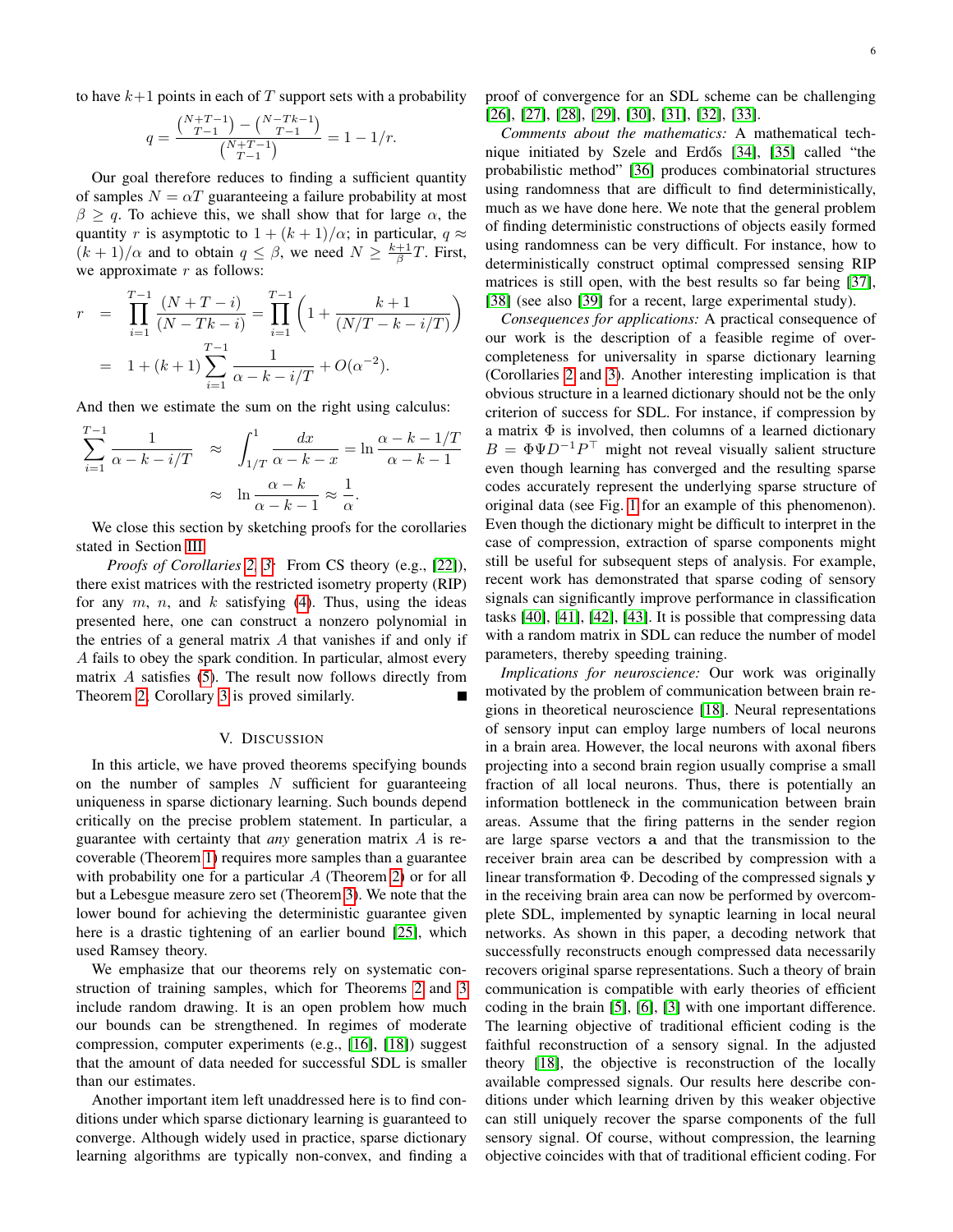some other examples of compressed sensing being applied to neuroscience, see the survey [\[44\]](#page-7-38).

Our final application of uniqueness in SDL is to the analysis of neuroscience data. With measurement techniques improving, the analysis of signals from dense electrode arrays placed in the brain has become a pressing issue. In particular, if stimulus features are not topographically organized in a neuronal circuit, each electrode might sense a mixture of signals from many neurons tuned to different features. Such a situation occurs in multi-electrode recordings from the hippocampal brain region in navigating rats. Individual neurons in this region encode different locations of the animal in its environment. Because neighboring cells do not encode similar locations, the local field potentials have no pronounced place selectivity and have been regarded as largely uninformative about the animal's location. Recently, however, performing SDL on these vastly subsampled data has led to the discovery of sparse place-selective field components. The extracted components tile the entire environment of the animal and encode its precise instantaneous localization [\[19\]](#page-7-13). Uniqueness guarantees of the type presented here are important to ensure that the extracted behaviorally relevant components reflect structure of the data and are independent of the details of the particular SDL algorithm used for data analysis.

### <span id="page-6-6"></span>APPENDIX

## I. COMBINATORIAL MATRIX THEORY

In this section, we prove Lemma [1,](#page-3-1) which was a main ingredient in proofs of our main theorems. We suspect that there is an appropriate generalization to matroids. First, however, we state the following easily deduced facts.

*Lemma 4:* Let  $M \in \mathbb{R}^{n \times m}$ . If every set of  $\ell + 1$  columns of M are linearly independent, then for  $S, S' \in \binom{[m]}{\ell}$ ,

<span id="page-6-5"></span>
$$
\text{Span}\{M_S\} = \text{Span}\{M_{S'}\} \implies S = S'. \tag{13}
$$

If M satisfies condition [\(5\)](#page-1-1) and  $S_1, S_2 \in \binom{[m]}{k}$ , then

<span id="page-6-8"></span>
$$
\text{Span}\{M_{S_1 \cap S_2}\} = \text{Span}\{M_{S_1}\} \cap \text{Span}\{M_{S_2}\}. \tag{14}
$$

*Proof of Lemma [1:](#page-3-1)* We shall induct on k; the base case  $k = 1$  is worked out at the beginning of Section [II.](#page-2-1) We first prove that  $\pi$  is injective (and thus bijective). Suppose that  $S_1, S_2 \in \binom{[m]}{k}$  have  $\pi(S_1) = \pi(S_2)$ ; then by [\(10\)](#page-3-7),

$$
Span{A_{S_1}} = Span{B_{\pi(S_1)}} = Span{B_{\pi(S_2)}} = Span{A_{S_2}}.
$$

In particular, using [\(13\)](#page-6-5) from Lemma [4](#page-6-6) above with  $\ell = k$ and  $M = A$ , it follows that  $S_1 = S_2$  and thus  $\pi$  is bijective. Moreover, from this bijectivity of  $\pi$  and the fact that every k columns of A are linearly independent, it follows that every  $k$  columns of  $B$  are also linearly independent.

We complete the proof, inductively, by producing a map:

<span id="page-6-10"></span>
$$
\tau : \binom{[m]}{k-1} \to \binom{[m]}{k-1} \tag{15}
$$

which satisfies  $\text{Span}\{A_S\} = \text{Span}\{B_{\tau(S)}\}$  for  $S \in \binom{[m]}{k-1}$ . Let  $\alpha = \pi^{-1}$  denote the inverse of  $\pi$ . Fix  $S = \{i_1, \ldots, i_{k-1}\} \in$  $\binom{[m]}{k-1}$ , and set  $S_1 = S \cup \{r\}$  and  $S_2 = S \cup \{s\}$  for some  $r, s \notin \mathbb{R}$ 

S with  $r \neq s$  (so that  $\alpha(S_1) \neq \alpha(S_2)$  by injectivity of  $\alpha$ ).<sup>[7](#page-6-7)</sup> Intersecting equations [\(10\)](#page-3-7) with  $S = \alpha(S_1)$  and  $S = \alpha(S_2)$ and then applying identity [\(14\)](#page-6-8) with  $M = A$ , it follows that

<span id="page-6-9"></span>
$$
\text{Span}\{B_S, B_r\} \cap \text{Span}\{B_S, B_s\} = \text{Span}\{A_{\alpha(S_1) \cap \alpha(S_2)}\}.
$$
\n(16)

Since the left-hand side of [\(16\)](#page-6-9) is at least  $k - 1$  dimensional, the number of elements in the set  $\alpha(S_1) \cap \alpha(S_2)$  is either  $k-1$ or k. But  $\alpha(S_1) \neq \alpha(S_2)$  so that  $\alpha(S_1) \cap \alpha(S_2)$  consists of  $k-1$  elements. Moreover, Span ${B_S}$  ⊆ Span ${A_{\alpha(S_1) \cap \alpha(S_2)}\}$ implies that  $\text{Span}\{B_S\} = \text{Span}\{A_{\alpha(S_1) \cap \alpha(S_2)}\}.$ 

The association  $S \mapsto \alpha(S_1) \cap \alpha(S_2)$  above defines a function  $\gamma: \binom{[m]}{k-1} \to \binom{[m]}{k-1}$  with  $\text{Span}\{B_S\} = \text{Span}\{A_{\gamma(S)}\}.$ Finally, we show that  $\gamma$  is injective, which implies that  $\tau = \gamma^{-1}$  is the map desired in [\(15\)](#page-6-10) for the induction. If  $\gamma(S) = \gamma(S')$ , then Span ${B_S}$  = Span ${B_{S'}}$ . By [\(13\)](#page-6-5) in Lemma [4](#page-6-6) with  $\ell = k - 1$  and  $M = B$ , we have  $S = S'$ . Thus,  $\gamma$  is injective.

*Example [1](#page-3-1):* We show how the proof of Lemma 1 works in the case  $n = m = 3$ ,  $k = 2$ . Suppose that  $\pi : \binom{[3]}{2} \to \binom{[3]}{2}$  is

$$
\pi({1,2}) = {2,3}, \pi({1,3}) = {1,2}, \pi({2,3}) = {1,3}.
$$

Following the proof of Lemma [1,](#page-3-1) one can check that

$$
\gamma(\{1\}) = \{3\}, \ \gamma(\{2\}) = \{1\}, \ \gamma(\{3\}) = \{2\},
$$

and thus we obtain the map  $\tau = \gamma^{-1}$  as desired in [\(15\)](#page-6-10). The resulting permutation P is the cycle  $1 \mapsto 2 \mapsto 3 \mapsto 1$ .

## ACKNOWLEDGMENT

We thank the following people for helpful discussions: Charles Cadieu, Melody Chan, Will Coulter, Jack Culpepper, Mike DeWeese, Rina Foygel, Guy Isely, Amir Khosrowshahi, Matthias Mnich, and Chris Rozell. We also thank the anonymous referees for comments that considerably improved this work, including supplying ideas for proofs of several results. This work was supported by grant IIS-1219212 from the National Science Foundation. CJH was also partially supported by an NSF All-Institutes Postdoctoral Fellowship administered by the Mathematical Sciences Research Institute through its core grant DMS-0441170. FTS was also supported by the Applied Mathematics Program within the Office of Science Advanced Scientific Computing Research of the U.S. Department of Energy under contract No. DE-AC02-05CH11231.

### **REFERENCES**

- <span id="page-6-0"></span>[1] P. Comon, "Independent component analysis, a new concept?" *Signal processing*, vol. 36, no. 3, pp. 287–314, 1994.
- <span id="page-6-1"></span>[2] A. Bell and T. Sejnowski, "An information-maximization approach to blind separation and blind deconvolution," *Neural computation*, vol. 7, no. 6, pp. 1129–1159, 1995.
- <span id="page-6-2"></span>[3] B. Olshausen and D. Field, "Emergence of simple-cell receptive field properties by learning a sparse code for natural images," *Nature*, vol. 381, no. 6583, pp. 607–609, 1996.
- <span id="page-6-3"></span>[4] G. Hinton, "Connectionist learning procedures," *Artificial intelligence*, vol. 40, no. 1-3, pp. 185–234, 1989.
- <span id="page-6-4"></span>[5] F. Attneave, "Informational aspects of visual perception," *Psychol. Rev.*, vol. 61, pp. 183–93, 1954.

<span id="page-6-7"></span><sup>7</sup>Here we use the assumption that  $k < m$  so that such a pair  $r \neq s$  exists.